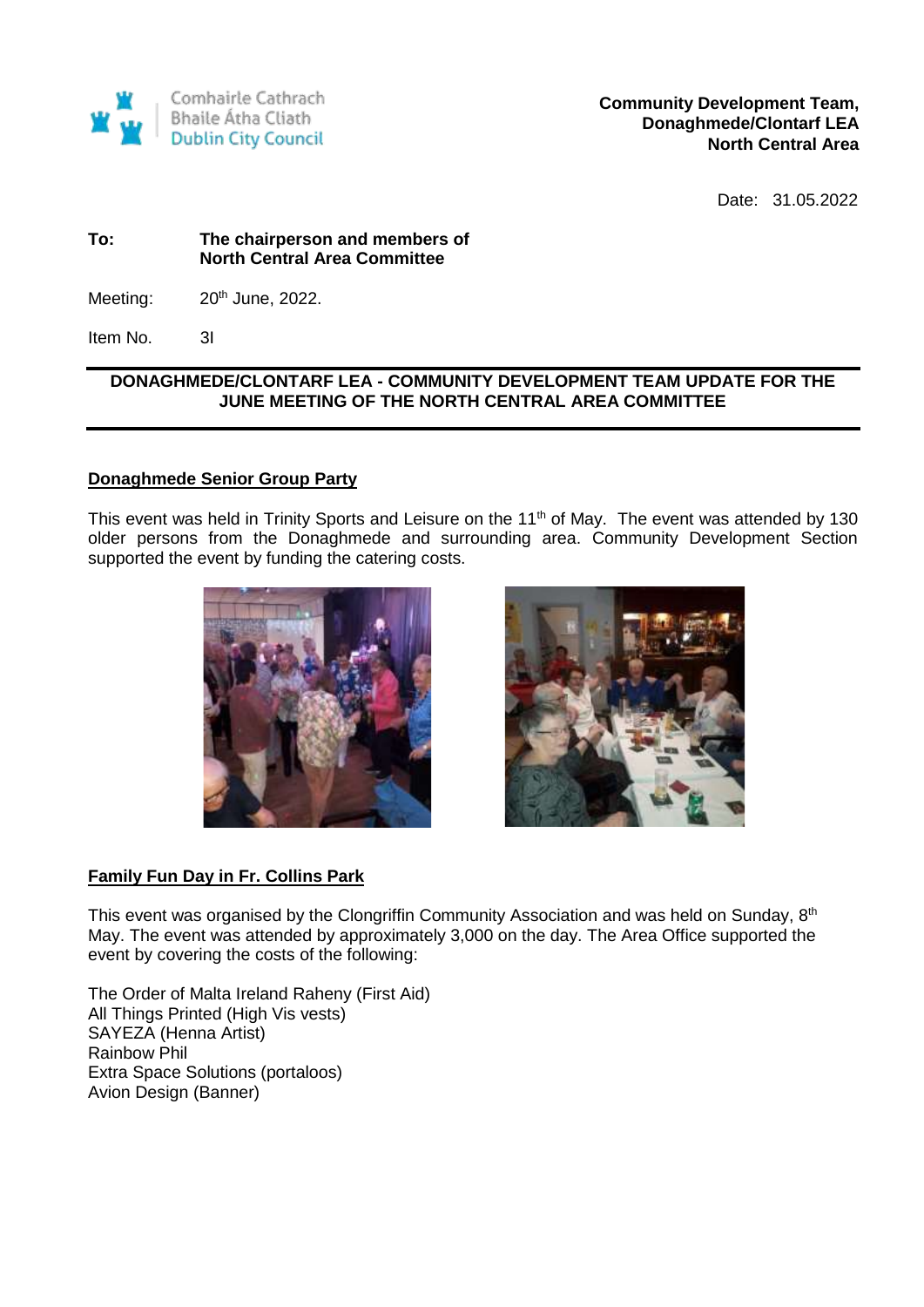## **Chair Aerobics**

Through Community Developments engagement with St. Brigid's Resource Centre we were asked to run a keep fit class for members of their senior group in the Club. We engaged the Sports Officer for the area and provided a 6 week Chair Aerobics Programme. The programme ran during April & May and was attended by up to 30-35 senior members of the Club per class.





## **Killester Blooms Community Garden**

Community Development Section were approached by local residents from Killester at the end of 2021 about using a local green space for a community garden initiative. As a result of engagement and support the area has been transformed. Support and work with the residents is being carried out on an ongoing basis.



## **Engaged & supported local environmental & community groups enhance their local environs**

Some requests that Community Development receive are for seating. The most recent benches were installed in May in Donaghmede Park.